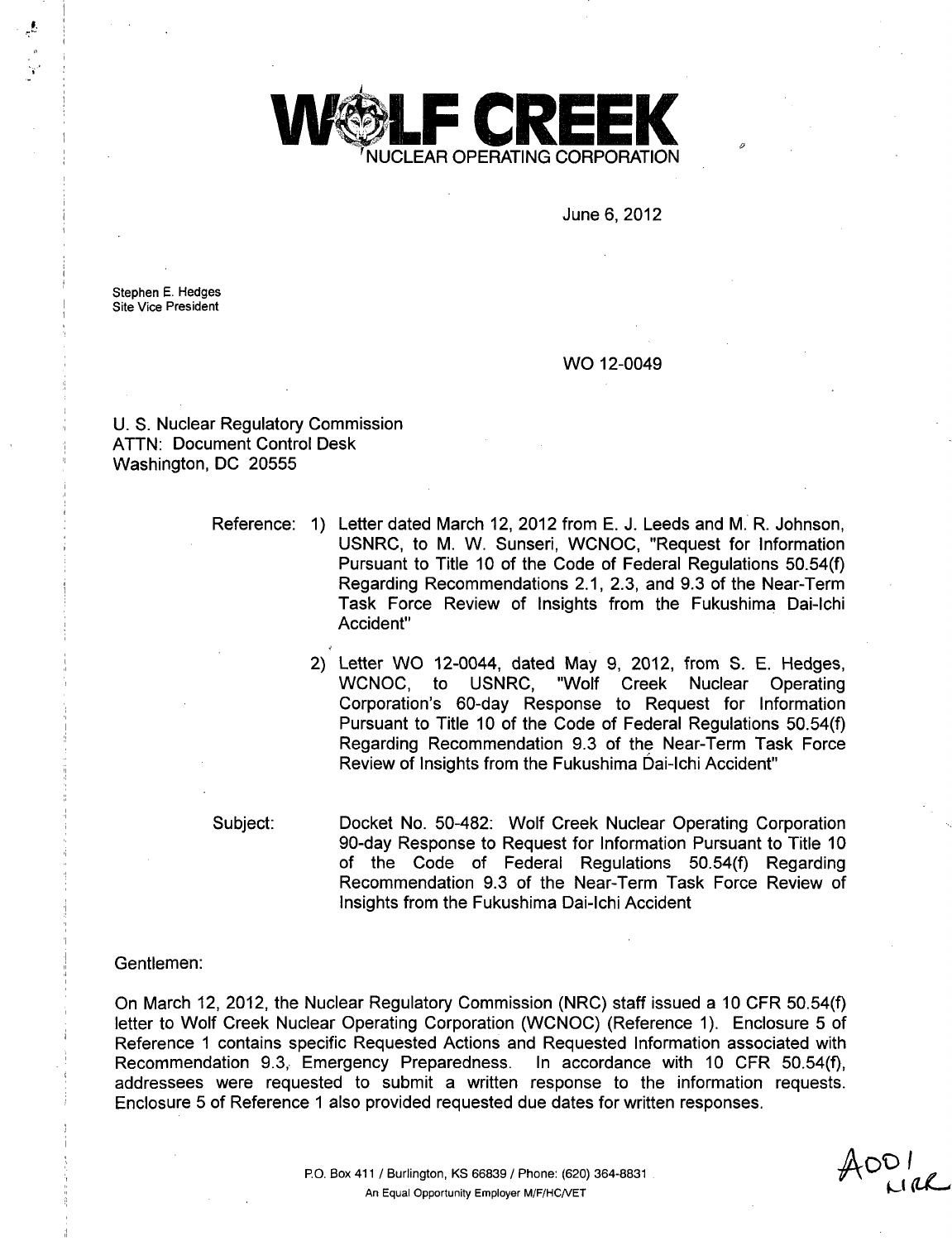WO 12-0049 Page 2 of 3

In accordance with Enclosure 5 of Reference 1, on May 9, 2012, WCNOC submitted an alternative course of action for providing the requested information (Reference 2). The alternative course of action included revised information, due dates and the basis for those dates. As described in our alternative course of action, this letter transmits the responses to the following information requests from Reference 1.

- **"** Enclosure 5, Communications request #2
- **"** Enclosure 5, Staffing request #3
- **"** Enclosure 5, Staffing request #4
- \* Enclosure 5, Staffing request #5

WCNOC's 90-day response required in Enclosure 5 of Reference **1** is included in Attachment I to this letter. The topics contained in Attachment I reflect the alternative course of action presented in Reference 2.

Regulatory commitments made by WCNOC in this response are identified in Attachment II to this letter. If you have any questions concerning this matter, please contact me at (620) 364- 4190, or Mr. Gautam Sen at (620) 364-4175.

Sincerely, Stephen E. Hedges

SEH/rlt

- Attachments: I- Wolf Creek Nuclear Operating Corporation's 90-day Response to Request for Information Pursuant to 10 CFR 50.54(f) Regarding Recommendation 9.3 of the Near-Term Task Force Review of Insights from the Fukushima Dai-lchi Accident
	- II- List of Regulatory Commitments

cc: E. E. Collins (NRC), w/a J. R. Hall (NRC), w/a E. J. Leeds (NRC), w/a N. F. O'Keefe (NRC), w/a Senior Resident Inspector (NRC), w/a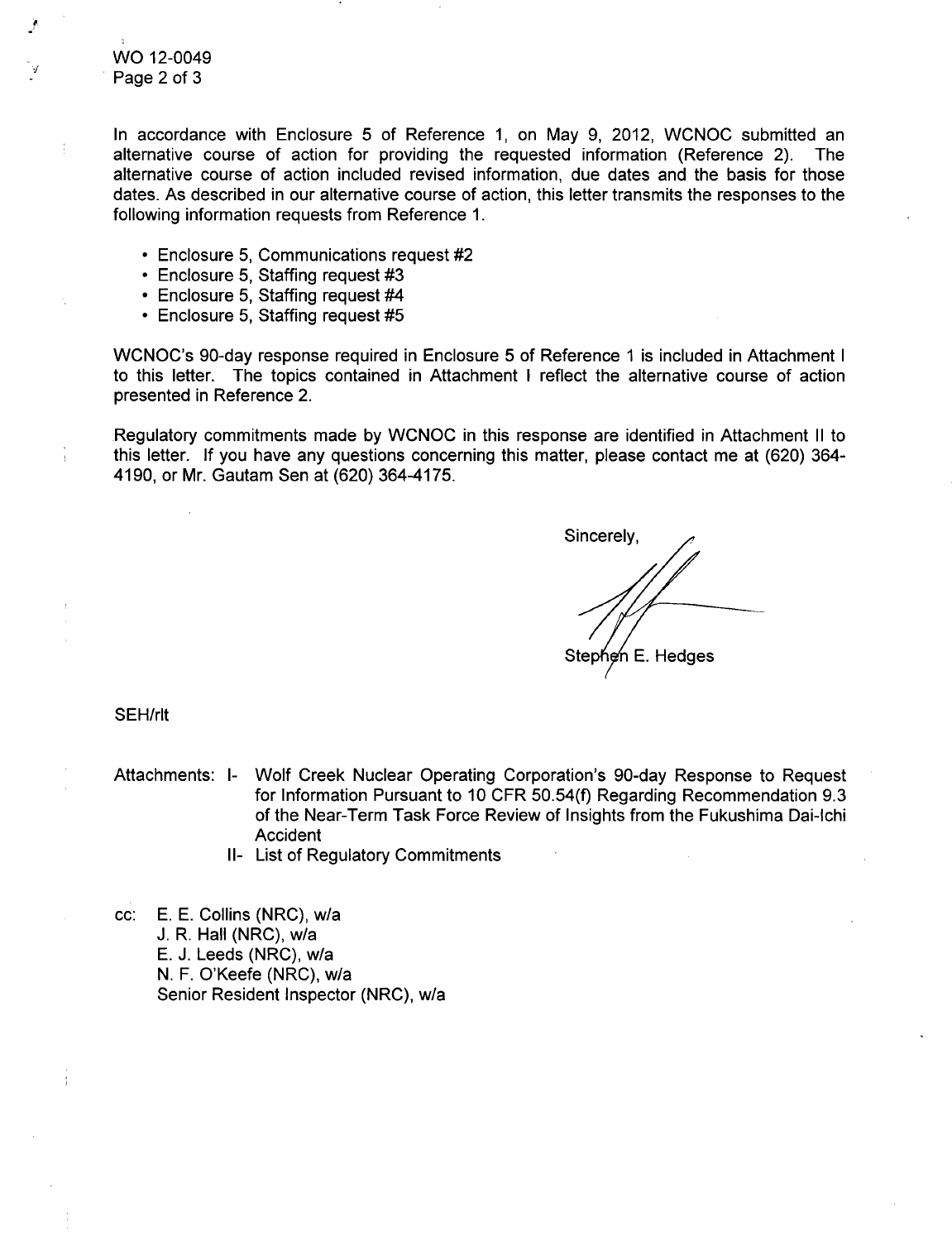WO 12-0049 Page 3 of 3

### **STATE** OF **KANSAS** *)* **SS COUNTY** OF COFFEY *)*

Stephen E. Hedges, of lawful age, being first duly sworn upon oath says that he is Site Vice President of Wolf Creek Nuclear Operating Corporation; that he has read the foregoing document and knows the contents thereof; that he has executed the same for and on behalf of said Corporation with full power and authority to do so; and that the facts therein stated are true and correct to the best of his knowledge, information and belief.

By Stephen E. Hedges Site Vice President

SUBSCRIBED and sworn to before me this  $\ell e^{i\theta}$  day of  $\widetilde{J\mu}$   $\theta$  , 2012.

RHONDA L. TIEMEYER *I BMY COMMISSION EXPIRES*  $00II$ 

2. Jiemeye Khieno Notary Public

Expiration Date  $\angle$ Manuary II, 2014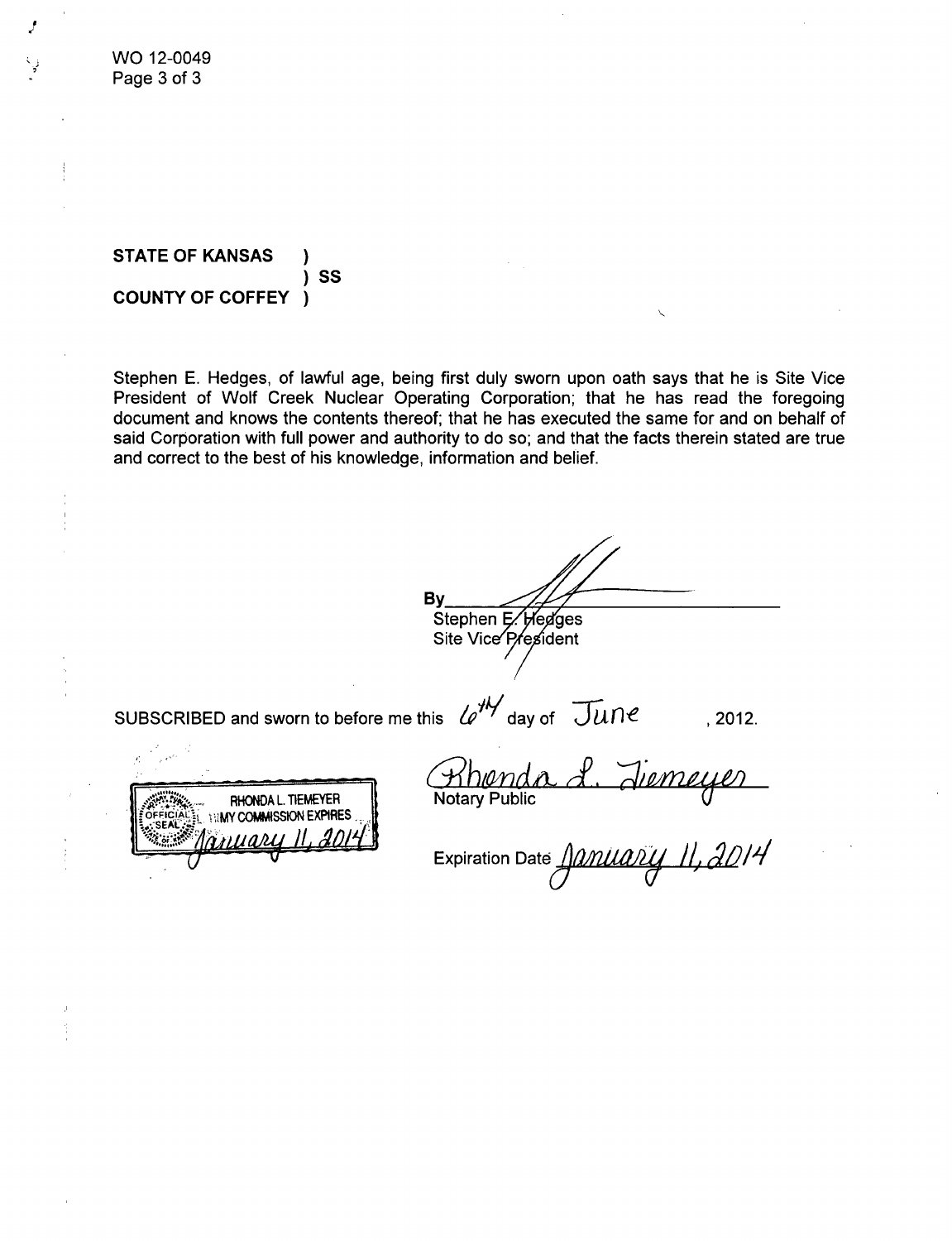-Attachment I to WO 12-0049 Page 1 of 2

> Wolf Creek Nuclear Operating Corporation's 90-day Response to Request for Information Pursuant to 10 CFR 50.54(f) Regarding Recommendation 9.3 of the Near-Term Task Force Review of Insights from the Fukushima Dai-lchi Accident

#### Communications

 $\bar{z}$ 

*Request #2* - *Describe any interim actions that have been taken or are planned to be taken to enhance existing communications systems power supplies until the communications assessment and the resulting actions are complete.*

| <b>Actions Taken or Planned</b>                                                                                                                                                                                                                    | <b>Estimated</b><br><b>Completion Date</b>                           |
|----------------------------------------------------------------------------------------------------------------------------------------------------------------------------------------------------------------------------------------------------|----------------------------------------------------------------------|
| 1. A review of on-site power block communications concluded that power<br>block communications issues are addressed by the current site paging<br>system, which has dual power supplies, each supplied from<br>independent safety related sources. | Complete                                                             |
| 2. WCNOC has purchased 14 new satellite phones. The satellite<br>phones will be distributed to appropriate locations and prepared for<br>use during emergency conditions.                                                                          | Distribution and<br>preparation of<br>satellite phones:<br>9/15/2012 |

### **Staffing**

*Request #3* - *Identify how the augmented staff would be notified given degraded communications capabilities.*

| <b>Actions Taken or Planned</b>                                                                                                                                                                                                                                                                                                                                    | Estimated<br><b>Completion Date</b> |
|--------------------------------------------------------------------------------------------------------------------------------------------------------------------------------------------------------------------------------------------------------------------------------------------------------------------------------------------------------------------|-------------------------------------|
| 1. In accordance with current procedures, all Emergency Response<br>Organization (ERO) members will respond to their assigned facilities<br>or a designated staging area when they become aware of a significant<br>natural disaster that has resulted in widespread communication<br>disruption (e.g. by direct observation, media reports or word-of-<br>mouth). | Complete                            |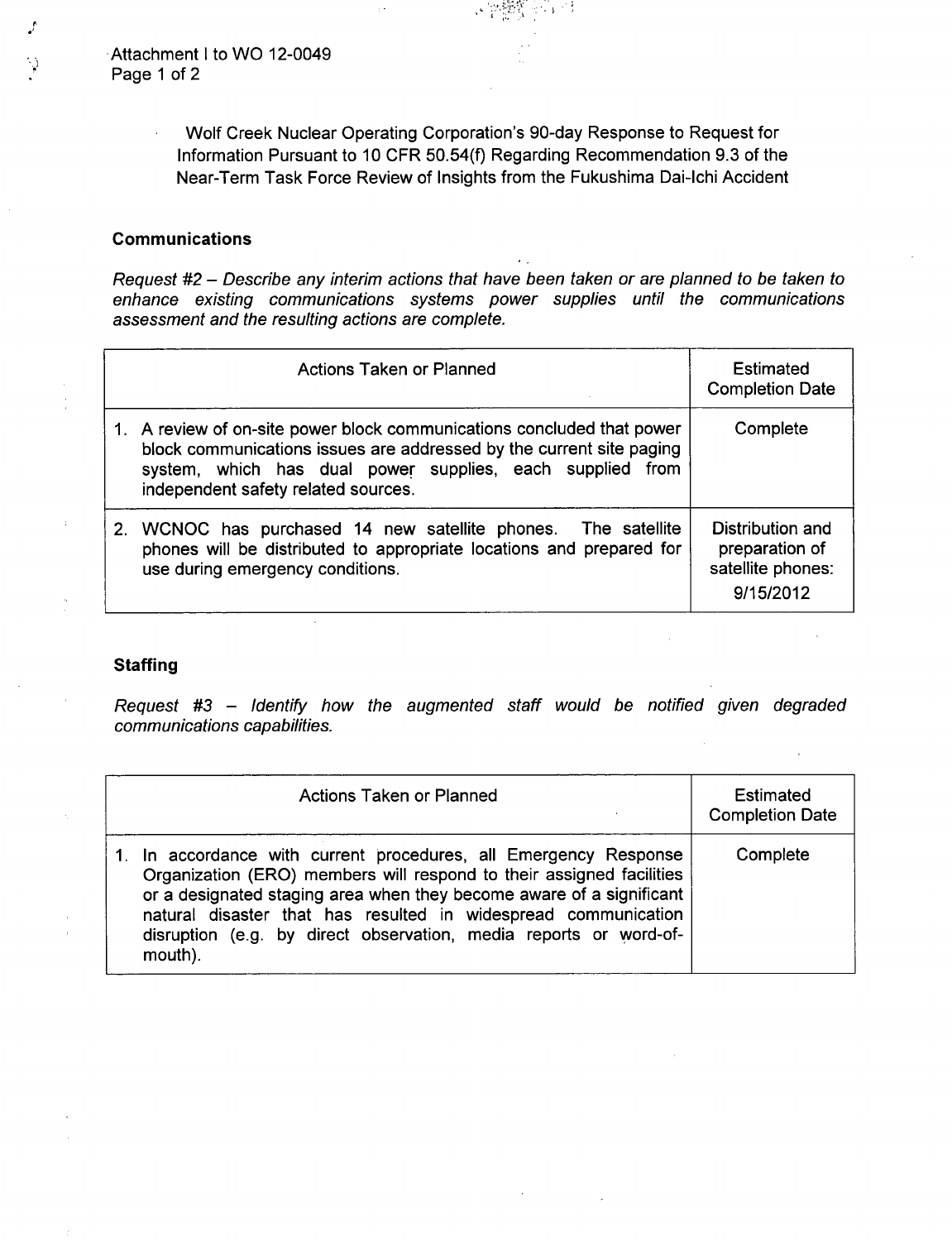### **Staffing**

್ಕ

*Request #4* - *Identify the methods of access (e.g., roadways, navigable bodies of water and dockage, airlift, etc.) to the site that are expected to be available after a widespread large scale natural event.*

编集团 计产 هيا - په آ

3,,

| <b>Actions Taken or Planned</b>                                                                                                                                                                                                                                                                                                                                                                                                                                                                                                                                                                                                                                                                                                                                                                                                                                                                                                                                                                                                                                                                                                                                                                | <b>Estimated</b><br><b>Completion Date</b> |
|------------------------------------------------------------------------------------------------------------------------------------------------------------------------------------------------------------------------------------------------------------------------------------------------------------------------------------------------------------------------------------------------------------------------------------------------------------------------------------------------------------------------------------------------------------------------------------------------------------------------------------------------------------------------------------------------------------------------------------------------------------------------------------------------------------------------------------------------------------------------------------------------------------------------------------------------------------------------------------------------------------------------------------------------------------------------------------------------------------------------------------------------------------------------------------------------|--------------------------------------------|
| No specific actions taken or planned.                                                                                                                                                                                                                                                                                                                                                                                                                                                                                                                                                                                                                                                                                                                                                                                                                                                                                                                                                                                                                                                                                                                                                          | N/A                                        |
| 1. Wolf Creek Generating Station (WCGS) is located in an area<br>characterized by a checkerboard pattern of roads, normally crossing<br>each other at approximately one mile intervals in the North-South and<br>East-West directions. While not all roads follow this pattern, generally<br>each road in the area surrounding WCGS is accessible using multiple<br>alternate routes if a road surface or a bridge is unavailable due to a<br>natural event. For example, the normal access route to WCGS from<br>the West includes a causeway across a portion of the cooling lake. If<br>this causeway were unavailable for use, an alternate route of about six<br>miles would be required to get back to the normal access route. The<br>plant entrance road is the only vehicle traffic access to WCGS. The<br>nearest multiple-access intersection on the plant entrance road is<br>approximately one mile from the plant entrance. If the portion of the<br>plant access road leading to the plant entrance was unavailable to<br>vehicle traffic due to a natural event, personnel responding to the<br>event would be able to walk the approximate one mile distance to the<br>plant. |                                            |

# **Staffing**

Ť

*Request #5* - *Identify any interim actions that have been taken or are planned prior to the completion of the staffing assessment.*

| <b>Actions Taken or Planned</b> | Estimated<br><b>Completion Date</b> |
|---------------------------------|-------------------------------------|
| None                            | N/A                                 |